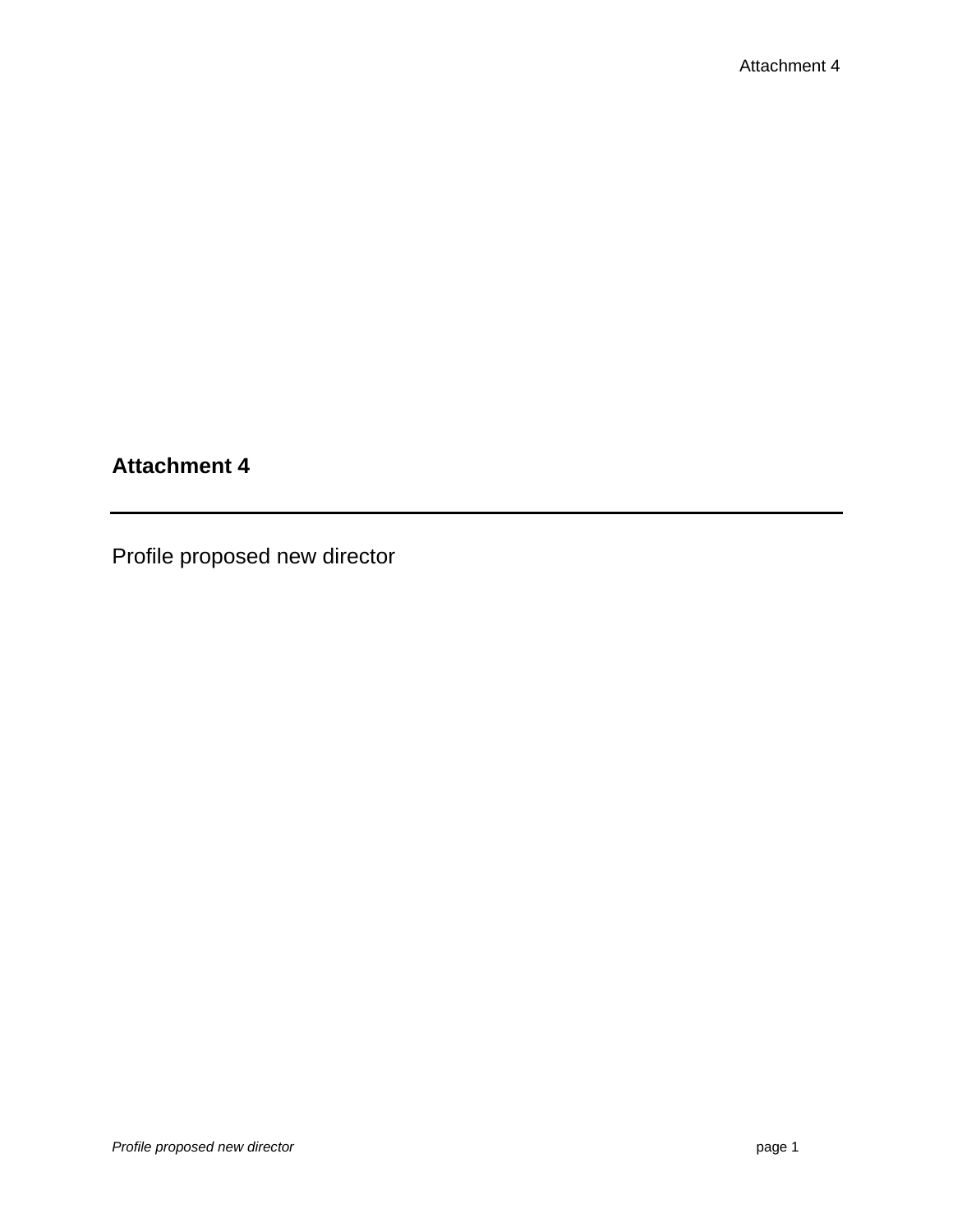## Attachment 4

**COLUMNS** 

| <b>PROFILE PROPOSE NEW DIRECTOR</b> |
|-------------------------------------|
|-------------------------------------|

| Name                                                              |   | AMRIZAL BIN ABDUL MAJID                                                                                                                                                                                                                                                                                                                                                                                                                                                                                  |  |  |  |
|-------------------------------------------------------------------|---|----------------------------------------------------------------------------------------------------------------------------------------------------------------------------------------------------------------------------------------------------------------------------------------------------------------------------------------------------------------------------------------------------------------------------------------------------------------------------------------------------------|--|--|--|
| Type of director proposed : Executive Director<br>for Appointment |   |                                                                                                                                                                                                                                                                                                                                                                                                                                                                                                          |  |  |  |
| Age                                                               |   | 55                                                                                                                                                                                                                                                                                                                                                                                                                                                                                                       |  |  |  |
| Nationality                                                       |   | Malaysian                                                                                                                                                                                                                                                                                                                                                                                                                                                                                                |  |  |  |
| Education                                                         |   | Bachelor in Mechanical Engineering from Northern Arizona<br>University, United State of America.                                                                                                                                                                                                                                                                                                                                                                                                         |  |  |  |
|                                                                   |   | Management Program, Judge Business School, Cambridge, United<br>Kingdom                                                                                                                                                                                                                                                                                                                                                                                                                                  |  |  |  |
| <b>Current position</b><br>(the Group)                            |   | Vice President, ACM Thailand & Technology<br>Managing Director / Chief Executive Officer of Fine Component<br>(Thailand) Co., Ltd.<br>Member of Executive Committee (EXCO)<br>Director / Board Member of Ingress Autoventure Co., Ltd<br>Director / Board Member of Fine Component (Thailand) Co., Ltd.<br>Director / Board Member of Talent Synergy Sdn. Bhd., Malaysia<br>Director / Board Member of Ingress Katayama Technical Center<br>Sdn. Bhd., Malaysia.<br>Member of Management Committee (MC). |  |  |  |
| Training provided by Thai Institute of Director (IOD)             |   | Directors Accreditation Program Class (DAP 193/2022)                                                                                                                                                                                                                                                                                                                                                                                                                                                     |  |  |  |
| Number of Shareholding<br>(as of 31 January 2022)                 | ÷ | 0 shares                                                                                                                                                                                                                                                                                                                                                                                                                                                                                                 |  |  |  |
| Work experiences                                                  |   | Berhad over a 26-year<br>Worked at Proton<br>Holding<br>period<br>$(1990 - 2016).$                                                                                                                                                                                                                                                                                                                                                                                                                       |  |  |  |
|                                                                   |   | Has been in various Senior Management Positions:<br>Head of Dies / Stamping Engineering Department;<br>Assistant Project Director for Proton City Plant Project;<br>٠<br>CEO/Board Director Miyazu Malaysia Sdn. Bhd. (Proton<br>$\bullet$<br>Subsidiary Company);<br>Director of Group Corporate Strategy,<br>Director of Group Manufacturing and<br>٠<br>Director of Vehicle Development & Engineering.<br>$\bullet$<br>Responsible in various areas of the value-chain of Automotive                  |  |  |  |
|                                                                   |   | Design, Engineering & Development, Production Engineering &                                                                                                                                                                                                                                                                                                                                                                                                                                              |  |  |  |

**Profile proposed new director page 2** 

Maintenance; Manufacturing and Assembly; Project Planning,